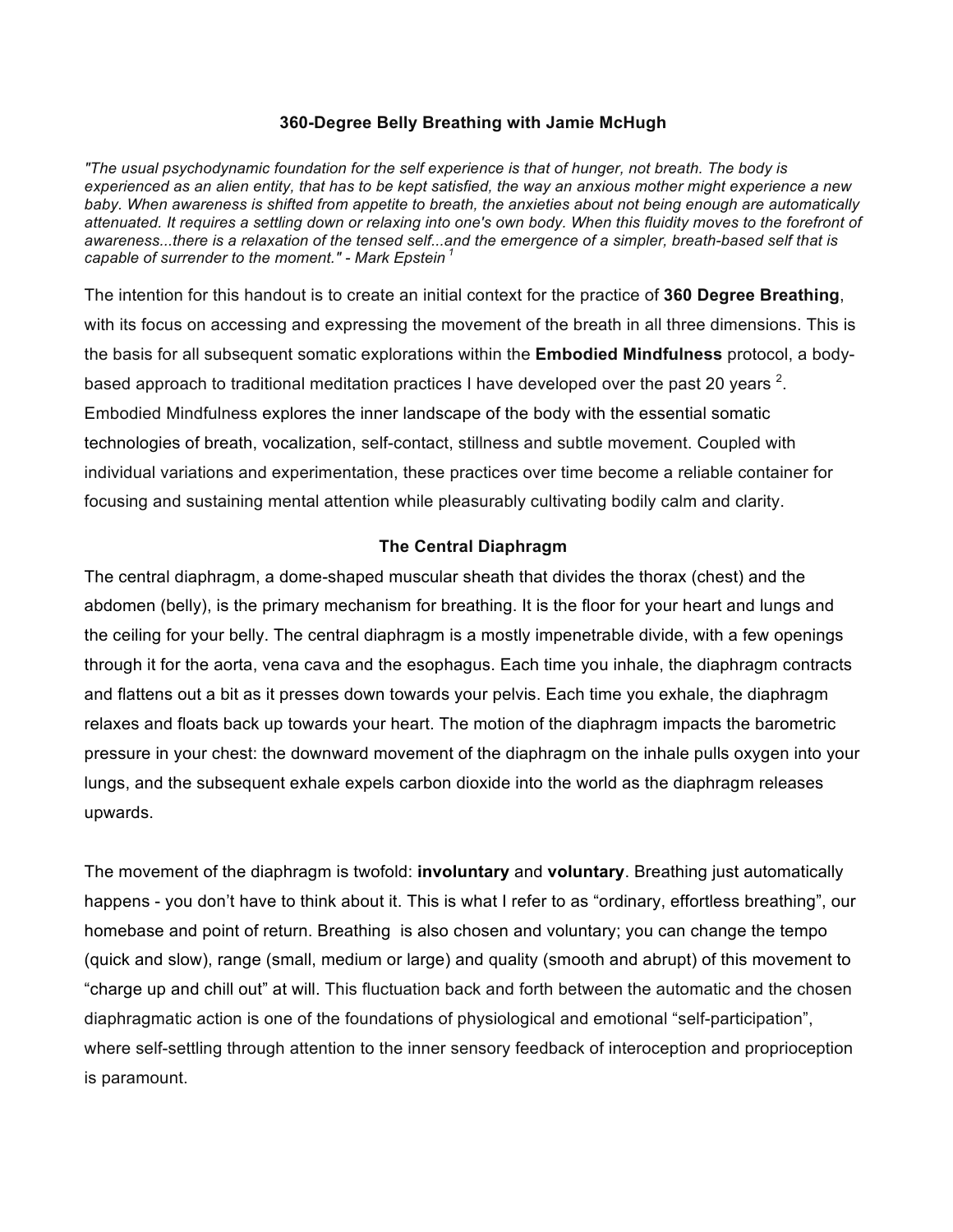*Watch these 2 brief videos to get a visual image of your diaphragm in motion:*

*https://youtu.be/hp-gCvW8PRY https://youtu.be/w1QyU9hyHRM*



# **Beginning Sitting Practice**

*"When your back becomes straight, your mind will become quiet." – Shunryu Suzuki*

What does it mean to have a "straight back"? What are the inner coordinates and outer parameters of this position in space? And what kind of environment is needed to support this uprightness? This simple orientation to sitting can create more comfort, ease and support in your structure, which will stimulate more fluidity in your breathing and your thinking. *Valuing and seeking bodily comfort and ease are simple yet profound acts of self-kindness.*

*As you sit on a chair, begin with two points of focus for consideration: body and environment. Can I sit upright with ease and comfort on this chair? If not, what changes can I make with my body and how can I adapt the environment of this chair to meet my needs? Since we are all various heights, it is not surprising a one-size-fits-all chair would need adaptation. Don't be content with your first solution experiment until you find just the right configuration.* 

*Do you need to move your pelvis forward on the chair or back? If you move your pelvis back, do you*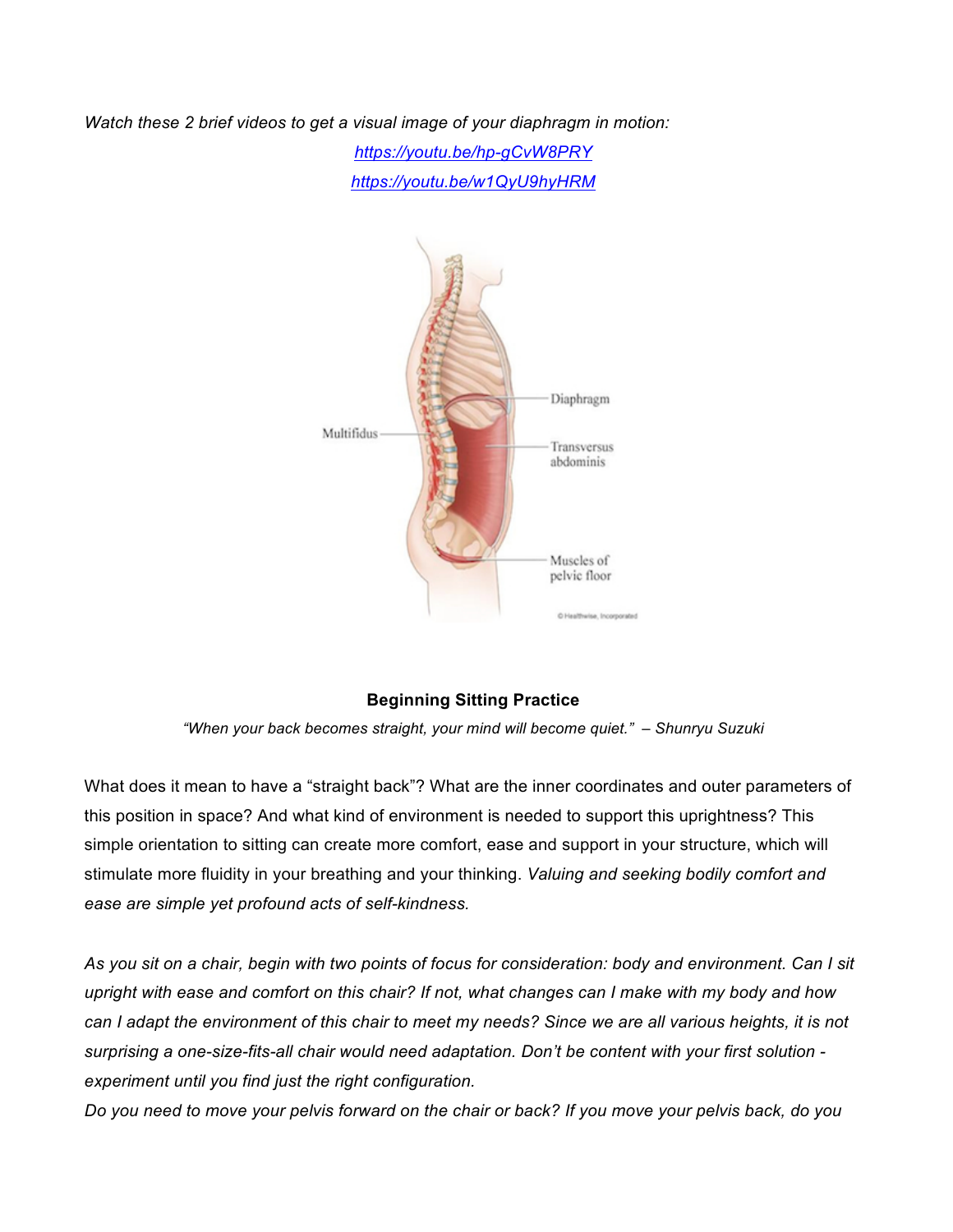*get the necessary support from the back of the chair for your pelvic bowl? If the back of the chair is too far away and/or makes you lean back into space, place a small cushion or two between the back of the chair and the base of your spine. With your back supported, are your feet on the floor? If not, place a folded blanket or a cushion under them.*

*With your pelvis and feet in place, take a few full breaths to stabilize your pelvis and let your weight drop down through your sitz bones into the chair. By lowering your center of gravity, the upper body receives more support from the core muscles of the lower body - you don't have to work so hard to maintain uprightness. Finally, rock on your sitz bones forward, backward and side-to-side. Movement awakens bodily feedback so you can feel where center is in this moment. That sense of center will continue to change throughout the duration of the practice period so feel free to periodically adjust your position.*

Once you have found this initial orientation, the next step is the combination of breath and self-contact. Our diaphragm is a 360 degree phenomenon that stabilizes and mobilizes our sides and our back as well as our front. Becoming aware of the diaphragm's movement not only creates different patterns of muscular activation - it also changes the brain's map of the body and how we perceive ourselves. This change of orientation over time recalibrates our alignment and how we settle in ourselves, with awareness of our back in equal proportion to our front and sides.

We are not *ahead of* ourselves, nor are we *behind* ourselves*;* we are present and centered - literally, metaphorically, and even spiritually.

### **360-Degree Belly Breath**

*"To stop your mind does not mean to stop the activities of the mind. It means your mind pervades your whole body." – Shunryu Suzuki*

*Sit comfortably and place your hands on the front of your belly. With each inhale, become aware of the forward movement of your belly swelling. Then, with each exhale, notice the release of your belly and the settling back to center. Give this action and each subsequent action at least 5-7 breath cycles. Intersperse this way of breathing with ordinary, effortless breathing by letting the body breathe automatically. Return time and again to ordinary breathing, letting go of the focus and the effort to rest in the aftermath.*

*Now, slide your hands to the sides of your belly. Notice with each breath cycle how your belly moves laterally out to the sides on the inhale and then settles back to center again on the exhale.*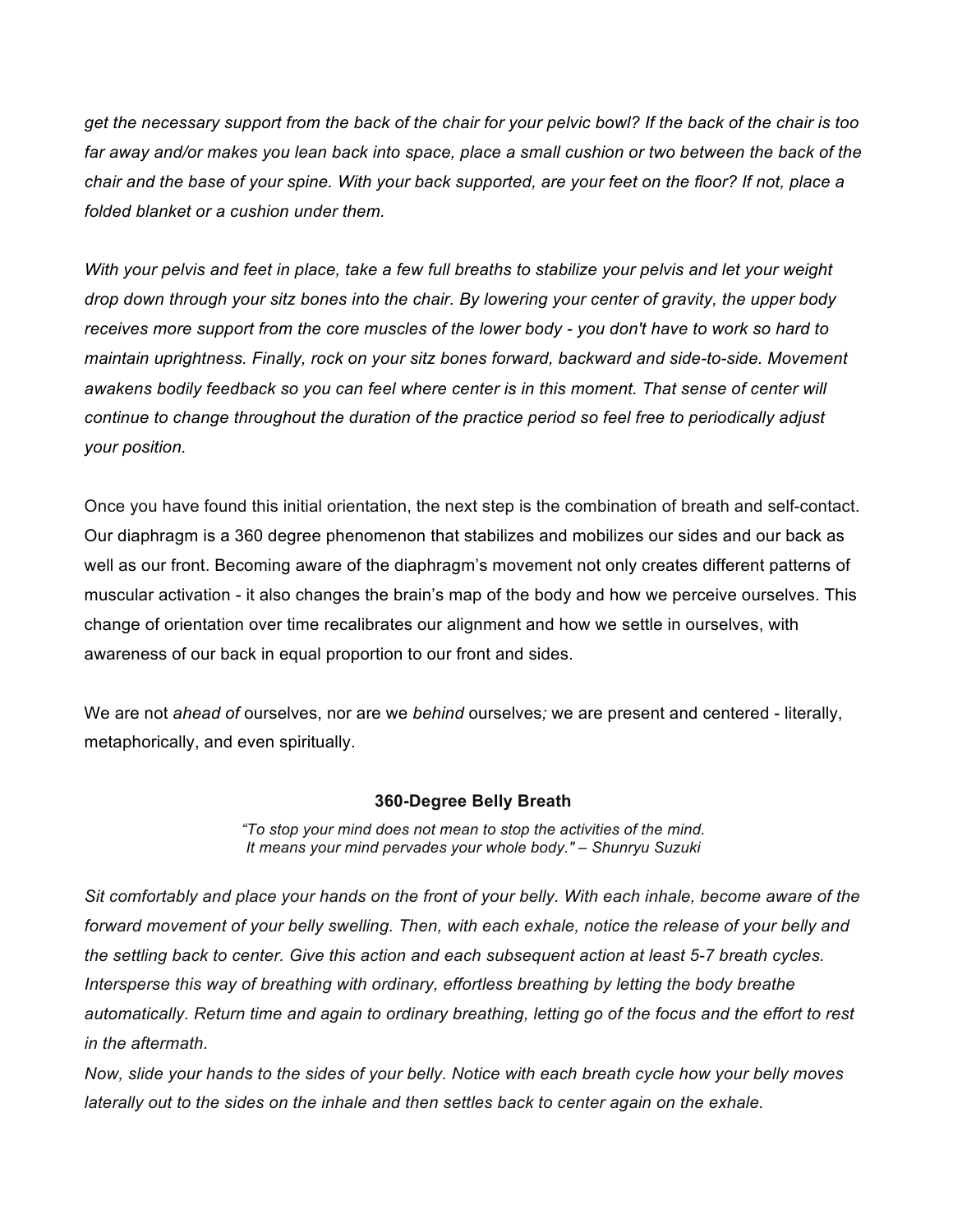*Now, slide your hands to the back of your belly. (You may wish to make contact with the back of your hands instead of your palms if it is more comfortable.) With each inhale, focus on the movement into the backspace - this will be much smaller than the movement to the front; and with each exhale, the movement settling back to center.*

*Finally, connect all three directions: your belly radiates out 360 degrees on the horizon with each inhale, simultaneously moving forward, backward, and out to both sides, and then settles inward with each exhale.* 

*Finish with open awareness – scanning your whole inner landscape from feet to head, back to front, and center to extremities, and letting your body breathe itself, as you notice what is alive in you now.*

## **Inhale – Belly Radiates Outwards; Exhale – Belly Settles Inwards**

*"The belly is an extraordinary diagnostic instrument. It displays the armoring of the heart as a tension in the belly. Trying tightens the belly. Trying stimulates judgment. Hard belly is often judging belly. Observing the relative openness or closedness of the belly gives insight into when and how we are holding (on) to our pain. The deeper our relationship to the belly, the sooner we discover if we are holding in the mind or opening into the heart." – Steven Levine <sup>3</sup>*

The contact of your hands on your belly helps the mind pay attention to the subtle movement created by the inhale-exhale cycle of the diaphragm. This movement combination of tactility and interoception focusing on the belly shifts attention into our "second brain" (the enteric nervous system) and signals the mind it can rest. More pleasurable sensation is often accompanied by an emergent feeling of safety as you settle into sensing the rhythm of a slower, more even breath, creating a feedback loop between bodily/somatic ease and mental calm.

Naturally, there can be hiccups along the way so it is not all unicorns and rainbows! By giving the mind bodily tasks to accomplish, particularly in relationship to deepening and expanding the movement of the breath, we ease the self into a slower, more receptive state of being. Yet, in this receptive state of ease, whatever is in the background of awareness can arise and slip through the "border control", sometimes taking us by surprise and causing distress.

Depending upon the nature of the information, there are layers of action strategies that can be progressively taken to modulate and buffer what arises: